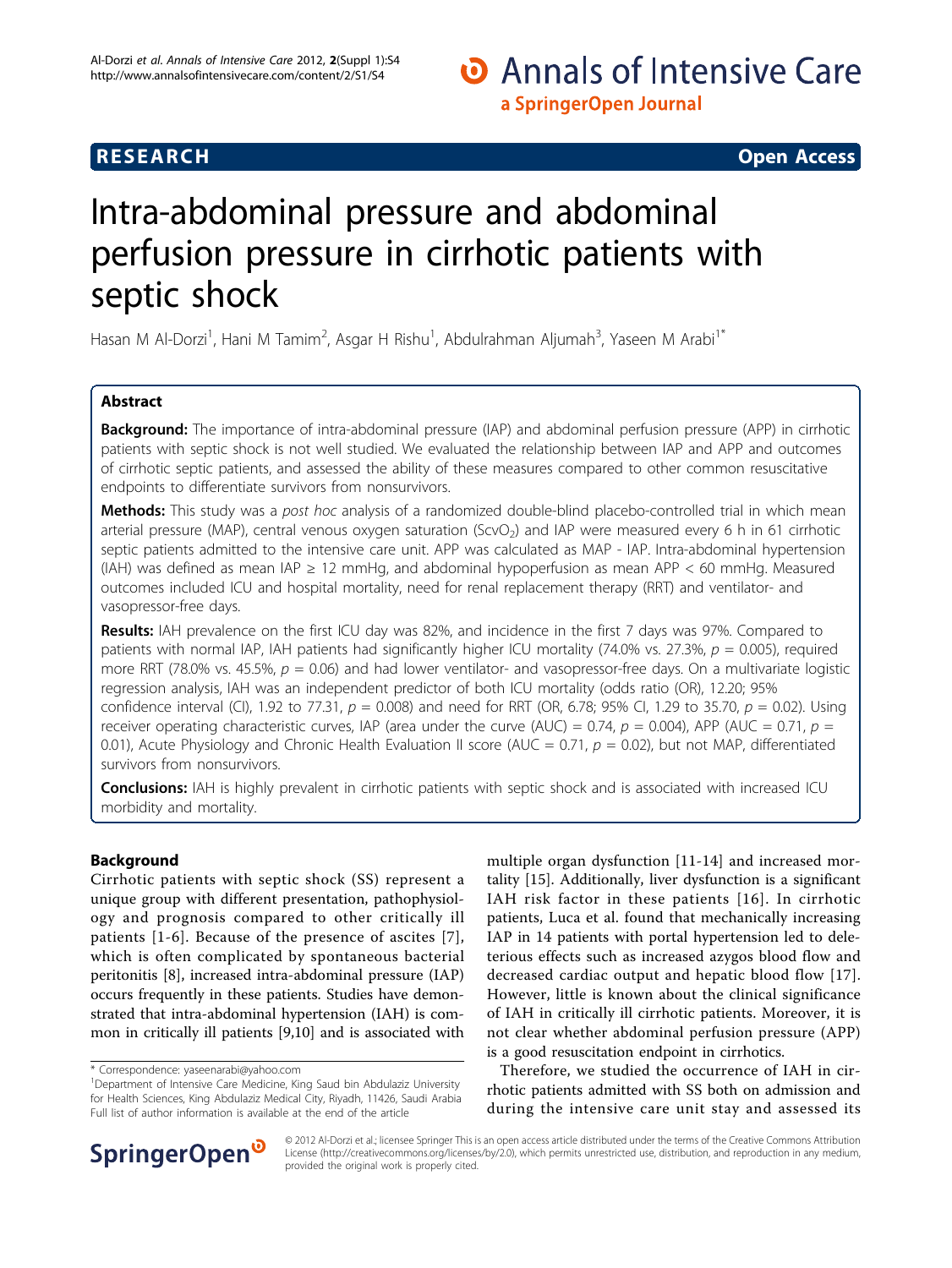association with mortality. The ability of IAP and APP compared to other commonly used resuscitation endpoints to differentiate survivors from nonsurvivors was also assessed.

# Methods

# Patients and setting

This study was conducted in a 21-bed closed medicalsurgical ICU of a tertiary care hospital with an active liver transplant service. The ICU was staffed 24/7 by board-certified intensivists. In 2007, there were 1,118 ICU admissions with a mean Acute Physiology and Chronic Health Evaluation (APACHE) II score [\[18\]](#page-9-0) of 24.4 and an APACHE II-adjusted standardized mortality ratio of 0.97. This study was a *post hoc* analysis of a randomized double-blinded placebo-controlled trial that studied the effect of low-dose hydrocortisone on the outcomes of cirrhotic patients admitted to the ICU with SS. The trial, performed between April 2004 and October 2007, included 75 adult patients and was approved by the hospital's Institutional Review Board [[19\]](#page-9-0). It excluded patients who had hypovolemic or hemorrhagic shock, known adrenal insufficiency, prior steroid use or contraindication for steroids [[19\]](#page-9-0). It showed that hydrocortisone improved hemodynamics, but not mortality, and was associated with increased side effects [\[19](#page-9-0)]. The current study included the 61 patients who had repeated IAP measurements.

# IAP measurement

The standard method for indirectly measuring IAP is to measure the intra-vesicular pressure [\[20](#page-9-0)]. For the clinical trial, IAP was measured by trained critical care nurses using the modified Kron technique [\[21](#page-9-0)] every 6 h for up to 7 days after ICU admission. Briefly, the bladder drainage system was clamped just distal to the connection of the urinary catheter to the drainage bag. An 18-gauge needle was then inserted into the sampling port and connected via a sterile tube to the pressure transducer using two three-way stopcocks. A standard infusion bag of normal saline was attached to one stopcock, and a 60-ml syringe was connected to the second stopcock. Sterile saline (50 to 100 ml) was injected into the bladder. Measurements were taken at end-expiration while patients were in complete supine position and with the transducer zeroed at the symphysis pubis level.

#### Patient management

Patients were managed using a goal-directed therapy for the treatment of septic shock [\[22](#page-9-0)]. This entailed achieving mean arterial pressure (MAP)  $\geq 65$  mmHg, central venous pressure (CVP)  $\geq$  8 mmHg and central venous oxygen saturation (ScvO<sub>2</sub>)  $\geq$  70% using fluids, vasopressors, inotropes and/or blood transfusion. No goals were set for IAP and APP such that the management of IAH was left to the discretion of the attending intensivist.

#### IAH definitions

The World Society of the Abdominal Compartment Syndrome [\(http://www.wsacs.org\)](http://www.wsacs.org), in its latest consensus statement [\[23\]](#page-9-0), defined IAH as sustained or repeated IAP of  $\geq$  12 mmHg. Likewise, abdominal compartment syndrome (ACS) was defined as IAP > 20 mmHg in combination with at least one new end-organ failure, which can be identified by a Sequential Organ Failure Assessment (SOFA) sub-score  $\geq$  3 [[23\]](#page-9-0). In this study, we calculated the mean of the first four IAP measurements done on each of the first 7 days of ICU stay. Patients with  $IAP \geq 12$  mmHg were considered to have IAH. Those with  $IAP \geq 20$  mmHg were considered to have ACS. In addition, APP was calculated by subtracting IAP from simultaneous MAP measurements. Mean APP < 60 mmHg was considered abnormal [\[24](#page-9-0)].

# Collected data

We collected the following demographic and clinical information: age, gender, body mass index, liver cirrhosis etiology, Child-Pugh score, admission APACHE II score, SOFA [[25\]](#page-10-0), presence of ascites on physical exam, diagnosis of spontaneous bacterial peritonitis and hepatic encephalopathy on ICU admission, admission hemoglobin, albumin, serum lactate, creatinine, bilirubin and ammonia, international normalized ratio (INR), the ratio of the partial pressure of arterial oxygen to the fraction of inspired oxygen (PaO<sub>2</sub>/FiO<sub>2</sub>) and requirement for mechanical ventilation. We also extracted data on MAP, CVP, ScvO<sub>2</sub>, IAP and APP.

#### Outcome measures

The primary outcome measure was ICU mortality. The secondary outcomes were hospital mortality, ventilatorfree days, vasopressor-free days, duration of mechanical ventilation, ICU and hospital length of stay and the need for renal replacement therapy (RRT), including continuous veno-venous hemofiltration or intermittent hemodialysis. RRT was initiated at the discretion of the attending intensivist in consultation with the nephrology department.

# Statistical analysis

Data were analyzed using SAS software (version 8.0; SAS Institute, Cary, NC, USA). Continuous data were presented as mean with standard deviation (SD), whereas categorical ones were summarized as absolute and relative frequencies (percent). Demographic and physiologic variables were compared among the different IAP groups using the Student's  $t$  test or chi square/ Fisher's exact test based on whether the variable was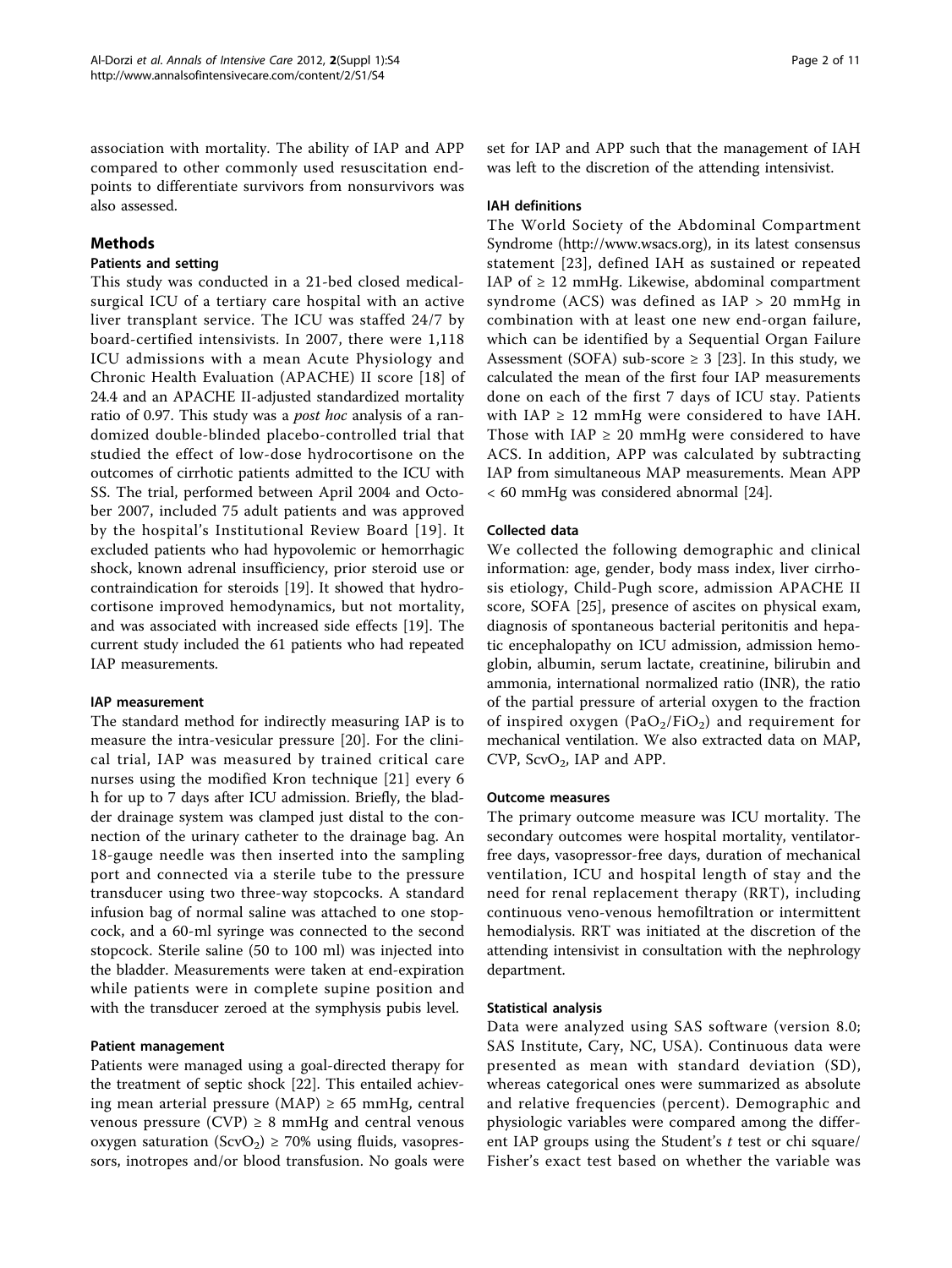continuous or categorical. Stepwise multiple logistic regression was used to study IAH predictors with the following independent variables: APACHE II score, presence of ascites and of encephalopathy, mechanical ventilation, number of transfused PRBC units on day 1, net fluid balance on day 1, INR and bilirubin. To examine the association between IAP and APP and different endpoints, we used multivariate logistic regression analysis to adjust for the following variables: age, APACHE II, Child-Pugh score, requirement for mechanical ventilation, creatinine, INR, fluid balance on day 1 and hydrocortisone therapy. Moreover, the ability of IAP and APP to discriminate survivors from nonsurvivors was compared to other standard hemodynamic endpoints (MAP and  $ScvO<sub>2</sub>$ ) and APACHE II using the receiver operating characteristic (ROC) curves. Youden index was calculated to assess the best IAP and APP cut-offs that discriminate survivors from non survivors [[26](#page-10-0)]. Additionally, survival analysis was performed using Kaplan-Meier curves to examine the time-dependent mortality difference stratified by different hemodynamic targets (MAP  $\geq 65$  and < 65 mmHg, ScvO<sub>2</sub>  $\geq 70\%$  and < 70% and IAP and  $APP \geq$  and  $\lt$  the best cut-offs on the ROC curve analysis).

# Results

## Prevalence and incidence of IAH and characteristics of the patients according to IAH

The studied patients had the following characteristics (Table [1\)](#page-3-0): age =  $59.0 \pm 13.0$  years, 58% were men, hepatitis C was the most common cause of cirrhosis (44%) with mean Child-Pugh score of 11.6 and most patients had ascites (94%) and hepatic encephalopathy (76%). All patients were on vasopressors, and most (90%) required mechanical ventilation. On the first ICU admission day, mean IAP was  $16.7 \pm 3.9$  mmHg, with 50 patients (82%) having IAH, and 9 patients (15%) having ACS. In addition, 70% of patients had mean APP < 60 mmHg. During the first 7 days of ICU stay, 97% of patients developed IAH, and 39% had ACS.

The characteristics of the study population according to IAP (< 12 vs.  $\geq$  12 mmHg) and APP (< 60 vs.  $\geq$  60 mmHg) are shown in Table [1](#page-3-0). On the stepwise logistic regression analysis, none of the studied variables was associated with IAH, including fluid balance on day 1 (OR, 1.28/l increment; 95% CI, 0.90 to 1.81).

#### Hemodynamic endpoints

Figure [1](#page-4-0) describes four hemodynamic indices (MAP,  $ScvO<sub>2</sub>$ , IAP and APP) observed in the first 7 days of ICU admission. Whereas MAP  $\geq$  65 mmHg and ScvO<sub>2</sub>  $\geq$  70% were achieved in most patients (e.g., 86% and 77% of patients, respectively, on day 2), IAP < 12 mmHg and  $APP \ge 60$  mmHg were present in fewer patients (23%) and 36%, respectively, on day 2). ICU survivors and nonsurvivors had similar day 1 ScvO<sub>2</sub> (75  $\pm$  8% and 78  $\pm$ 11%, respectively,  $p = 0.35$ ) and MAP (71  $\pm$  7 mmHg vs. 70  $\pm$  7 mmHg, respectively,  $p = 0.42$ ). On the other hand, ICU survivors had significantly lower day 1 IAP (13  $\pm$ 4 mmHg vs.  $16 \pm 5$  mmHg,  $p = 0.015$ ) and higher APP  $(59 \pm 7 \text{ mmHg vs. } 54 \pm 8 \text{ mmHg}, p = 0.02)$  compared to nonsurvivors.

#### Relationship between IAH and outcomes

The ICU and hospital mortality for all patients were 65.6% and 88.5%, respectively. Table [2](#page-4-0) describes the outcomes of patients according to the presence or absence of IAH on the first ICU day. Although the ICU length of stay was similar in both groups, IAH patients had significantly fewer vasopressor- and ventilator-free days than the non-IAH group and tended to require RRT more often (78.0% vs. 45.5%,  $p = 0.06$ ). ICU mortality was almost three times higher in the IAH group (74.0% vs. 27.3%,  $p = 0.005$ ). However, the hospital mortality was not statistically different between the two groups (92.0% vs. 72.7%,  $p = 0.10$ ). The association between APP and outcomes followed a similar pattern but was not statistically different. Figure [2](#page-5-0) describes the evolution of SOFA,  $ScvO<sub>2</sub>$ , IAP and APP in ICU survivors and nonsurvivors during ICU stay, and shows clear separation for the SOFA score, APP and, to a lesser extent, IAP, but not  $ScvO<sub>2</sub>$ .

For patients with  $IAP < 12$  mmHg, ICU mortality was 50.0% for the hydrocortisone-treated group compared to 14.3% for the placebo group,  $p = 0.49$ . In IAH patients, ICU mortality was 64.3% for the hydrocortisone-treated patients compared to 86.4% for the placebo group,  $p =$ 0.08. Randomization to either hydrocortisone or placebo did not affect ICU mortality for patients with APP < or  $\geq 60$  mmHg.

# IAP and APP as predictors of outcomes

Stepwise multivariate logistic regression analysis (Table [3](#page-6-0)) showed that IAH was significantly associated with increased ICU mortality (OR, 12.20; 95% CI, 1.92 to 77.31,  $p = 0.008$ ) and need for RRT (OR, 6.78; 95% CI, 1.29 to 35.70,  $p = 0.02$ ), but not hospital mortality (OR, 6.83; 95% CI, 0.86 to 54.12,  $p = 0.07$ ). The relationship between abdominal hypoperfusion (APP < 60 mmHg) and various outcomes did not reach statistical significance (Table [3\)](#page-6-0).

#### Resuscitation indices as predictors of ICU mortality

Figure [3](#page-7-0) shows the ROC curves of four resuscitation indices (MAP,  $S$ cv $O_2$ , IAP and APP) and APACHE II. Of the four indices, only IAP and APP had significant discrimination (areas under the curve 0.74 [95% CI, 0.58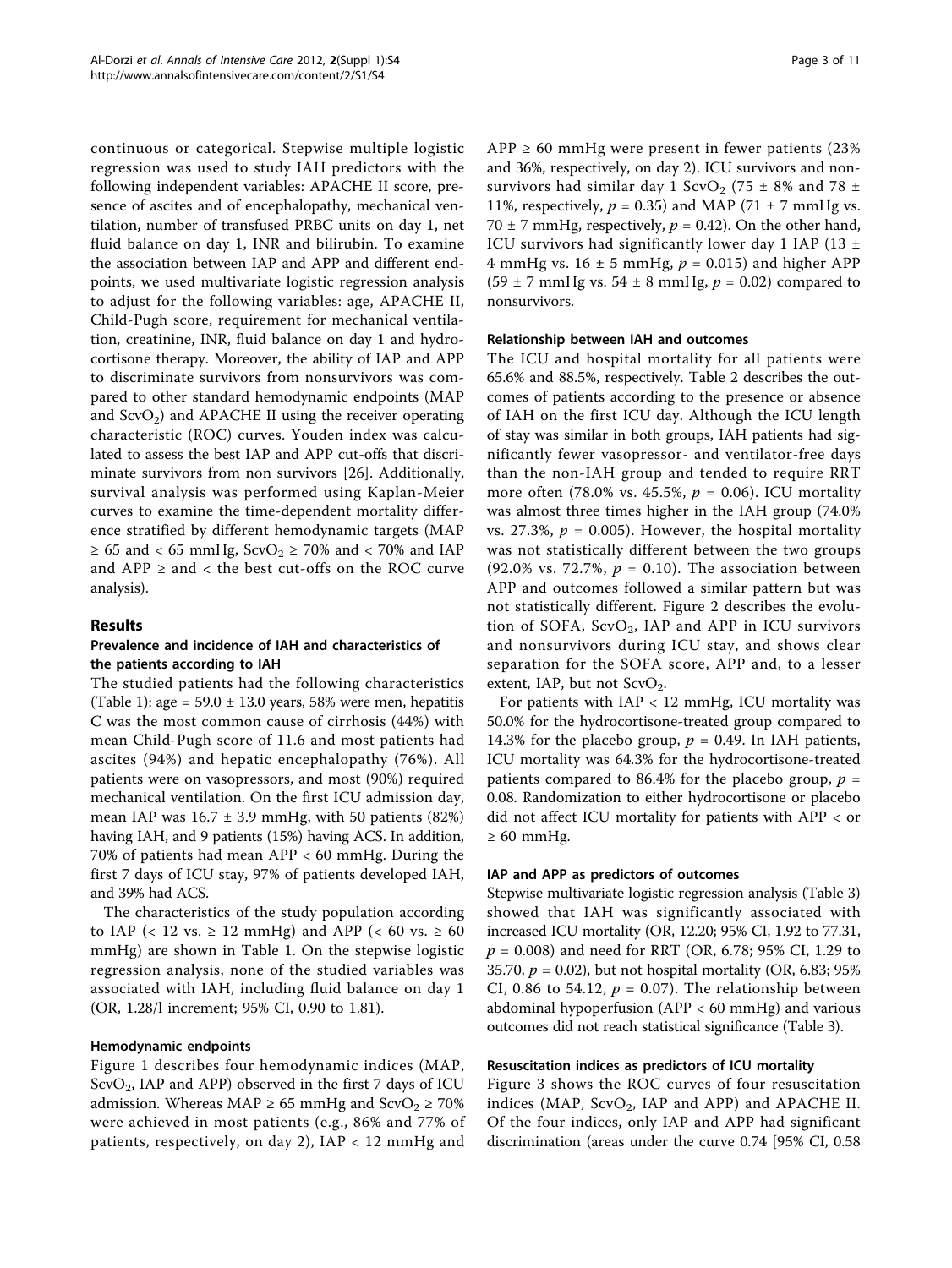<span id="page-3-0"></span>

|                                                                 | All patients      | IAP <sup>a</sup> < 12<br>mmHg | $IAP^a \geq 12$<br>mmHg | p<br>value        | $APPa \ge 60$<br>mmHg | APP <sup>a</sup> < 60<br>mmHg | p value  |
|-----------------------------------------------------------------|-------------------|-------------------------------|-------------------------|-------------------|-----------------------|-------------------------------|----------|
|                                                                 | $N = 61$          | $N = 11$                      | $N = 50$                |                   | $N = 18$              | $N = 43$                      |          |
| Age in years, mean $\pm$ SD                                     | $59.8 \pm 12.2$   | $63.6 \pm 7.4$                | $59.0 \pm 13.0$         | 0.26              | 59.0 $\pm$ 14.2       | $60.2 \pm 11.5$               | 0.74     |
| Male sex, N (%)                                                 | 36 (59.0)         | 7(63.7)                       | 29 (58.0)               | 1.00              | 7(38.9)               | 18 (41.9)                     | 0.83     |
| Body mass index (Kg/m <sup>2</sup> ), mean $\pm$ SD             | $26.8 \pm 5.9$    | $26.5 \pm 6.3$                | $26.9 \pm 5.9$          | 0.87              | $26.3 \pm 6.5$        | $27.0 \pm 5.8$                | 0.70     |
| Etiology of liver cirrhosis, N (%)                              |                   |                               |                         |                   |                       |                               |          |
| Hepatitis C                                                     | 30 (49.2)         | 8 (73.0)                      | 22 (44.0)               |                   | 7(39.0)               | 23 (53.0)                     |          |
| Hepatitis B                                                     | 17 (27.9)         | 2(18.0)                       | 15(30.0)                | 0.27              | 6(33.0)               | 11(26.0)                      | 0.56     |
| Others                                                          | 14 (23.0)         | 1(9.0)                        | 13 (26.0)               |                   | 5(28.0)               | 9(21.0)                       |          |
| Child-Pugh score, mean $\pm$ SD                                 | $11.6 \pm 1.6$    | $11.2 \pm 1.4$                | $11.6 \pm 1.6$          | 0.39              | $11.2 \pm 1.9$        | $11.7 \pm 1.4$                | 0.29     |
| APACHE II score, mean ± SD                                      | $30.1 \pm 7.5$    | $23.9 \pm 7.7$                | $31.5 \pm 6.7$          | 0.002             | $29.9 \pm 7.8$        | $30.2 \pm 7.4$                | 0.91     |
| SOFA score, mean $\pm$ SD                                       | $14.9 \pm 3.7$    | $12.5 \pm 4.5$                | $15.4 \pm 3.3$          | 0.02              | $13.9 \pm 3.7$        | $15.3 \pm 3.7$                | 0.1      |
| SOFA renal sub-score                                            | $2.2 \pm 1.4$     | $2.0 \pm 1.7$                 | $2.3 \pm 1.3$           | 0.52              | $1.7 \pm 1.4$         | $2.5 \pm 1.3$                 | 0.06     |
| SBP, N (%)                                                      | 19 (31.1)         | 7(63.6)                       | 12(24.0)                | 0.03              | 5(27.8)               | 14 (32.6)                     | 0.71     |
| Encephalopathy, N (%)                                           | 42 (68.9)         | 4(36.4)                       | 38 (76.0)               | 0.03              | 11(61.1)              | 31(72.1)                      | 0.28     |
| Ascites, N (%)                                                  | 58 (95.1)         | 11 (100)                      | 47 (94.0)               | 0.05              | 16 (88.9)             | 42 (97.7)                     | 0.26     |
| Mechanically ventilated, N (%)                                  | 51 (83.6)         | 6(54.5)                       | 45 (90.0)               | 0.01              | 16 (88.9)             | 35 (81.4)                     | 0.71     |
| PaO <sub>2</sub> /FiO <sub>2</sub> ratio (mmHg), mean ± SD      | $252 \pm 141$     | $261 \pm 129$                 | $250 \pm 144$           | 0.83              | $194 \pm 117$         | $277 \pm 144$                 | 0.04     |
| Norepinephrine dose at inclusion (µq/kg/<br>min), mean $\pm$ SD | $0.35 \pm 0.35$   | $0.20 \pm 0.29$               | $0.39 \pm 0.35$         | 0.11              | $0.26 \pm 0.34$       | $0.39 \pm 0.35$               | 0.21     |
| Creatinine <sup>b</sup> (µmol/l), mean $\pm$ SD                 | $289 \pm 165$     | $299 \pm 176$                 | $286 \pm 165$           | 0.81              | $239 \pm 147$         | 309 ± 170                     | 0.13     |
| INR, mean $\pm$ SD                                              | $2.8 \pm 1.4$     | $2.6 \pm 1.5$                 | $2.8 \pm 1.4$           | 0.71              | $2.4 \pm 0.7$         | $2.9 \pm 1.6$                 | 0.08     |
| Bilirubin <sup>b</sup> (µmol/l), mean $\pm$ SD                  | 340.3 ± 284.3     | $146.0 \pm 193.5$             | $383.1 \pm 284.6$       | 0.01              | $313.3 \pm 305.2$     | $351.7 \pm 278.1$             | 0.63     |
| Ammonia <sup>b</sup> (µmol/l), mean $\pm$ SD                    | $110.2 \pm 101.1$ | $74.7 \pm 41.1$               | $118.0 \pm 108.8$       | 0.03              | $111.6 \pm 167.2$     | $109.6 \pm 57.4$              | 0.96     |
| Albumin (g/l), mean $\pm$ SD                                    | $32.5 \pm 7.1$    | $33.8 \pm 8.1$                | $32.2 \pm 6.9$          | 0.50              | $31.5 \pm 5.4$        | $32.9 \pm 7.7$                | 0.48     |
| Hemoglobin (g/dl), mean $\pm$ SD                                | $8.6 \pm 1.6$     | $9.4 \pm 1.6$                 | $8.4 \pm 1.6$           | 0.27              | $8.3 \pm 1.5$         | $8.7 \pm 1.6$                 | 0.42     |
| Lactate level <sup>b</sup> (mmol/l), mean $\pm$ SD              | $4.4 \pm 4.3$     | $3.7 \pm 4.6$                 | $4.5 \pm 4.2$           | 0.59              | $2.9 \pm 2.2$         | $5.0 \pm 4.8$                 | 0.02     |
| Fluid intake in day 1 (ml), mean $\pm$ SD                       | $4,356 \pm 2,574$ | $3,993 \pm 1,877$             | $4,436 \pm 2,712$       | 0.61              | $4,015 \pm 2,486$     | $4,499 \pm 3,336$             | 0.51     |
| Fluid balance in day 1 (ml), mean $\pm$ SD                      | $3,177 \pm 2,919$ | $1,544 \pm 2,980$             | $3,537 \pm 4,335$       | 0.04              | $2,368 \pm 2,913$     | $3,516 \pm 2,887$             | 0.16     |
| MAP day 1 (mmHg), mean $\pm$ SD                                 | $70.7 \pm 7.2$    | $58.8 \pm 5.8$                | $59.4 \pm 8.1$          | 0.83              | $63.3 \pm 7.1$        | $57.6 \pm 7.3$                | 0.007    |
| CVP day 1 (mmHg), mean $\pm$ SD                                 | $15.5 \pm 6.2$    | $12.3 \pm 4.0$                | $16.2 \pm 6.4$          | 0.054             | $14.1 \pm 6.5$        | $16.1 \pm 6.1$                | 0.28     |
| IAP day 1 (mmHg), mean $\pm$ SD                                 | $15.3~\pm~4.7$    | $9.0 \pm 2.2$                 | $16.7 \pm 3.9$          | $\,<\,$<br>0.0001 | $12.8 \pm 3.8$        | $16.3 \pm 4.7$                | 0.008    |
| APP day 1 (mmHg), mean $\pm$ SD                                 | $55.5 \pm 7.7$    | $59.4 \pm 6.2$                | $54.6 \pm 7.8$          | 0.06              | $64.7 \pm 5.4$        | $51.6 \pm 4.7$                | < 0.0001 |
| Randomization, N (%)                                            |                   |                               |                         |                   |                       |                               |          |
| Hydrocortisone                                                  | 32 (52.5)         | 4(36.4)                       | 28 (56.0)               | 0.24              | 14 (77.8)             | 18 (41.9)                     | 0.01     |
| Placebo                                                         | 29 (47.5)         | 7(63.6)                       | 22 (44.0)               |                   | 4(22.2)               | 25 (58.1)                     |          |

IAP ≥ 12 mmHg indicates intra-abdominal hypertension, and APP < 60 mmHg indicates abdominal hypoperfusion. IAP, intra-abdominal pressure; APP, abdominal perfusion pressure; SD, standard deviation; APACHE, Acute Physiology and Chronic Health Evaluation; SOFA, Sequential Organ Failure Assessment; SBP, spontaneous bacterial peritonitis; MAP, mean arterial pressure; CVP, central venous pressure; INR, international normalized ratio; PaO<sub>2</sub>/FiO<sub>2</sub>, the ratio of the partial pressure of arterial oxygen (PaO<sub>2</sub>) to the fraction of inspired oxygen (FiO<sub>2</sub>). <sup>a</sup>Mean values on the first ICU day. <sup>b</sup>To convert creatinine to mg/dl, divide by 88.4; bilirubin to mg/dl, divide by 17.1; ammonia to μg/dl, divide by 0.587; lactic acid to mg/dl, divide by 0.111.

to 0.90] and 0.71 [95% CI, 0.56 to 0.85], respectively) whereas MAP and  $ScvO<sub>2</sub>$  did not. IAP = 12.4 mmHg and APP = 54.7 mmHg were found to be the cut-offs with the highest calculated Youden index (0.38 and 0.36, respectively) and, hence, the best to discriminate survivors from nonsurvivors.

Figure [4](#page-8-0) describes the Kaplan-Meier curves of patients having the following resuscitation indices on the first ICU day (MAP  $\geq$  65 vs. < 65 mmHg, ScvO<sub>2</sub>  $\geq$  70% vs. < 70%, IAP  $\geq$  12 vs. < 12 mmHg and APP  $\geq$  55 vs. < 55

mmHg) and shows the presence of a significant survival difference based on IAP < 12 vs.  $\geq$  12 mmHg.

# Discussion

The main findings of this study were the following: IAH was common in cirrhotic patients presenting with SS; IAH was an independent predictor for the need for RRT and of ICU mortality, and finally, IAP discriminated better between survivors and nonsurvivors than MAP and  $ScvO<sub>2</sub>$ .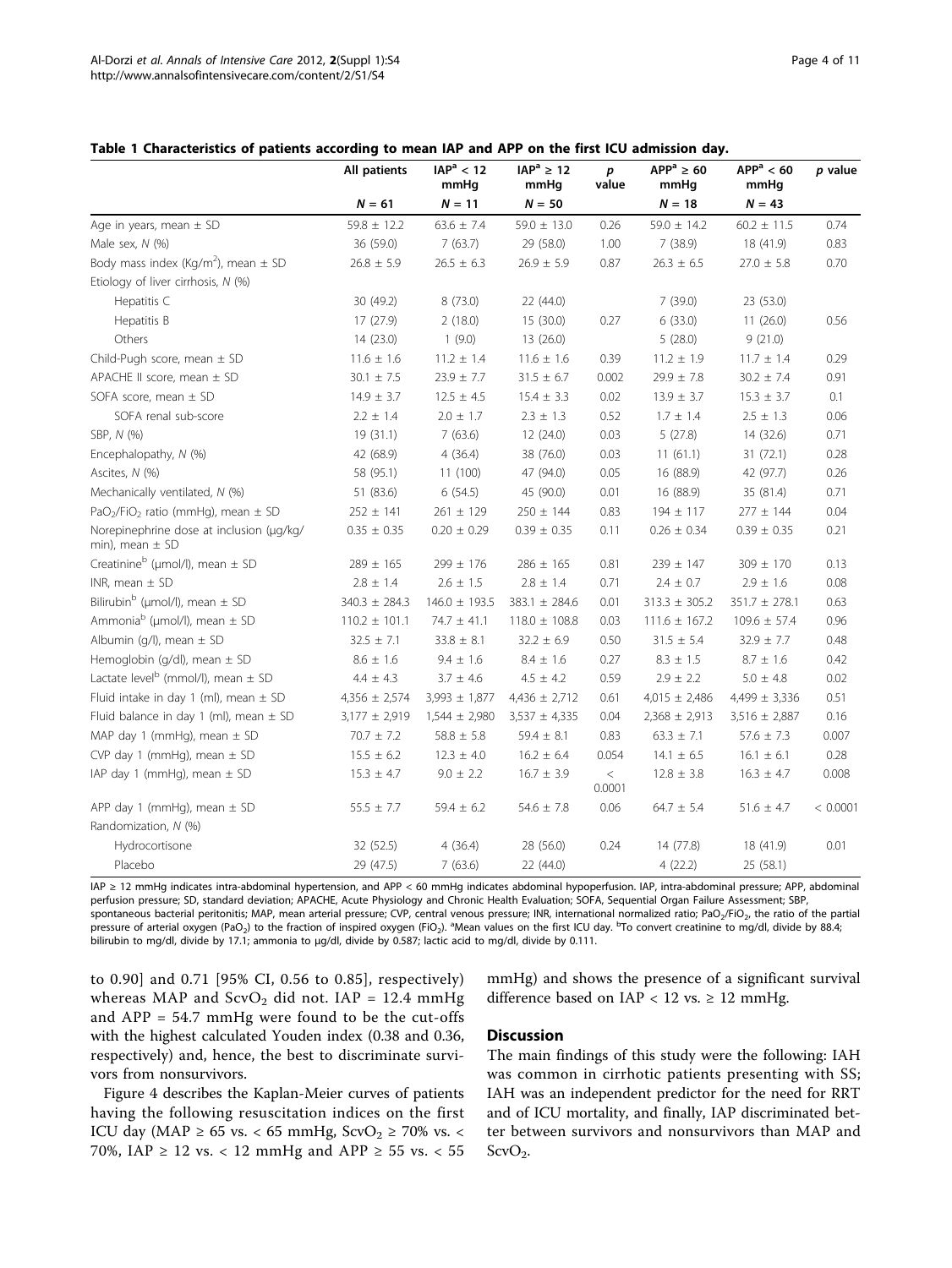<span id="page-4-0"></span>

Literature on IAH in patients with liver cirrhosis is scarce. One study showed that mechanically increasing IAP by 10 mmHg in 14 patients with portal hypertension led to a reduction in hepatic blood flow by  $20\%$  ( $p < 0.05$ ) [[17\]](#page-9-0). Another study found that increased IAP leads to an increase in variceal pressure, radius, volume and wall

tension, which may trigger variceal bleeding [\[27](#page-10-0)]. These findings suggest that increased IAP contributes to acute decompensation of liver function and to various cirrhosis-related complications, which support our findings.

In this study, IAH was defined as mean IAP  $\geq$  12 mmHg at which physiologic and clinical derangements

Table 2 Outcomes of cirrhotic patients with septic shock according to the occurrence of intra-abdominal hypertension and abdominal hypoperfusion.

|                                       | $IAPa < 12$ mmHq | $IAPa 1 \ge 12$ mmHq | p value | $APPa \ge 60$ mmHq | $APPa < 60$ mmHa | p value |
|---------------------------------------|------------------|----------------------|---------|--------------------|------------------|---------|
|                                       | $N = 11$         | $N = 50$             |         | $N = 18$           | $N = 43$         |         |
| ICU mortality, N (%)                  | 3(27.3)          | 37 (74.0)            | 0.005   | 9(50)              | 31(72.1)         | 0.10    |
| Hospital mortality, $N$ (%)           | 8(72.7)          | 46 (92.0)            | 0.10    | 15(83.3)           | 39 (90.7)        | 0.41    |
| Duration of MV in days, mean $\pm$ SD | $4.8 \pm 7.5$    | $8.2 \pm 6.7$        | 0.14    | $9.6 + 7.1$        | $8.9 \pm 6.4$    | 0.70    |
| Ventilator-free days, mean $\pm$ SD   | $15.3 \pm 11.4$  | $4.7 \pm 7.2$        | 0.01    | $7.4 \pm 8.7$      | $6.3 \pm 9.2$    | 0.65    |
| Vasopressor-free days, mean $\pm$ SD  | $10.5 \pm 8.4$   | $4.6 \pm 7.1$        | 0.02    | $8.4 \pm 8.6$      | $4.5 \pm 7.1$    | 0.07    |
| ICU LOS (days), mean $\pm$ SD         | $11.1 + 8.0$     | $9.8 + 6.0$          | 0.56    | $11.0 + 6.7$       | $9.6 + 6.2$      | 0.45    |
| Hospital LOS (days), mean $\pm$ SD    | $31.1 + 16.8$    | $21.1 + 14.6$        | 0.05    | $23.6 \pm 10.3$    | $22.7 \pm 17.1$  | 0.81    |
| Requirement for RRT, N (%)            | 5(45.5)          | 39 (78)              | 0.06    | 11(61.1)           | 33 (76.7)        | 0.21    |
| RRT-free days, mean $\pm$ SD          | $10.8 + 12.7$    | $5.0 + 7.5$          | 0.17    | $7.4 + 8.9$        | $5.5 + 8.8$      | 0.44    |

IAP ≥ 12 mmHg indicates intra-abdominal hypertension, and APP < 60 mmHg indicates abdominal hypoperfusion. IAP, intra-abdominal pressure; APP, abdominal perfusion pressure; RRT, renal replacement therapy; MV, mechanical ventilation; LOS, length of stay. <sup>a</sup>Mean values on the first ICU day.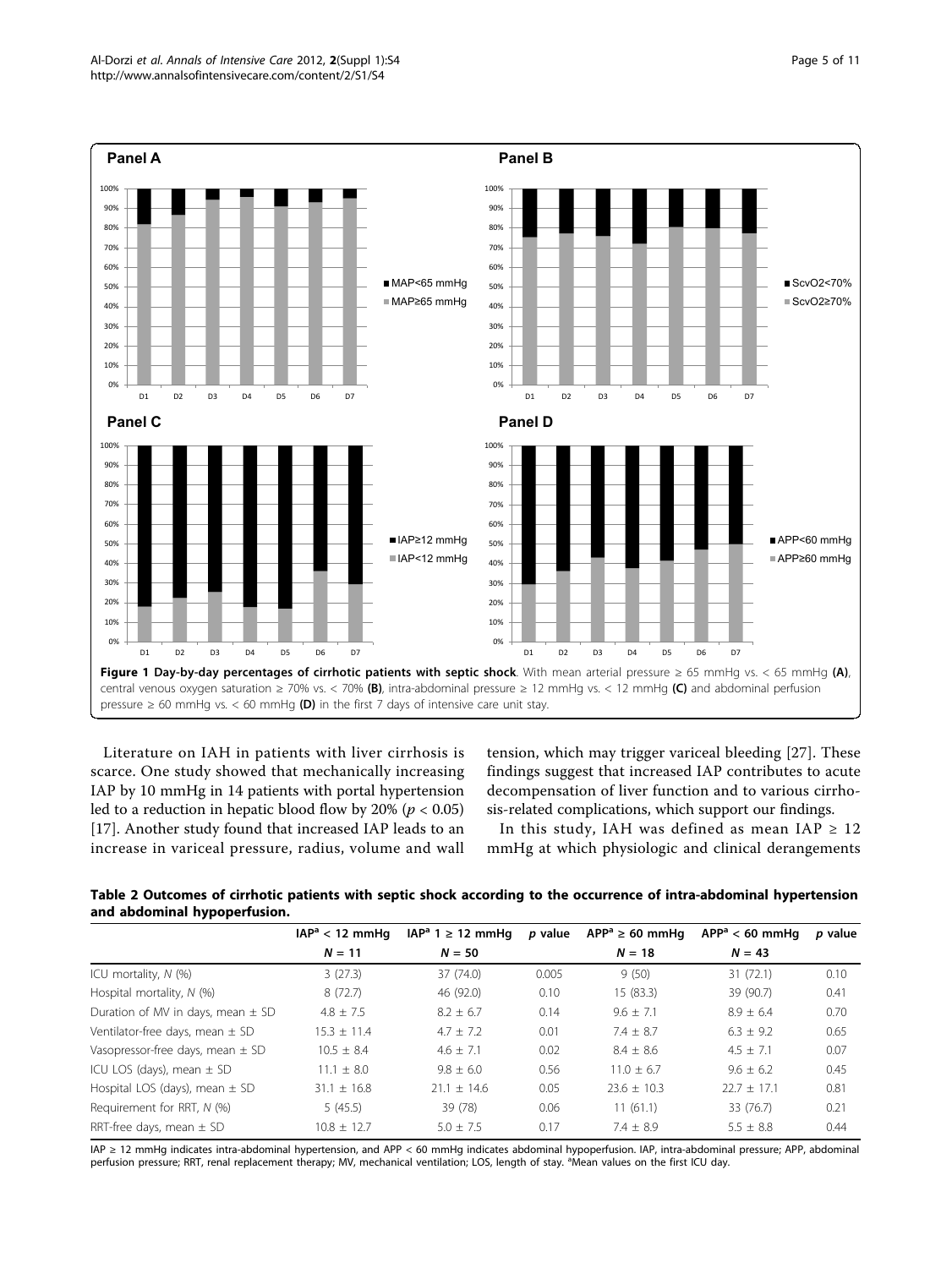<span id="page-5-0"></span>

usually occur [\[9,23](#page-9-0)]. APP  $<$  60 mmHg was considered as an indicator of abdominal hypoperfusion as this pressure has been shown to correlate well with survival from IAH and ACS [[28\]](#page-10-0). This followed the recommendation of the International Conference of Experts on Intra-abdominal Hypertension and Abdominal Compartment Syndrome [[24](#page-9-0)]. We found that 82% of cirrhotic patients with SS had IAH, and most patients (70%) had reduced APP (< 60 mmHg) on the first ICU admission day. This is higher than the IAH prevalence in general ICU patients and could be explained by the high prevalence of ascites in cirrhotics. A multicenter, prospective one-day pointprevalence study conducted in 13 ICUs of six countries demonstrated that IAH was present in > 50% of all surgical and medical critically ill patients hospitalized for > 24 h [[9\]](#page-9-0). Interestingly, we found that most patients with spontaneous bacterial peritonitis (64%) had normal IAP. This may be explained by the fact that these patients might have undergone therapeutic and diagnostic abdominal paracentesis before ICU admission.

Whether IAH is a marker of illness severity or a cause of critical illness or clinical deterioration remains unclear. Malbrain et al. found that the development of IAH during ICU stay, and not IAH at ICU admission, was a risk factor for mortality in a general population of critically ill patients [[16](#page-9-0)]. In our study, IAH on admission was associated with a higher APACHE II score but was also a strong independent predictor of the need for RRT and ICU mortality on multivariate logistic regression analysis. The potential pathophysiologic changes responsible for these effects are multiple. Various organs, inside and outside the abdomen, can be adversely affected by increased IAP [[12](#page-9-0)]. For example, IAH is associated with increased intracranial pressure [[29](#page-10-0)], cardiac dysfunction [[30](#page-10-0)], respiratory failure [[31](#page-10-0)], splanchnic hypoperfusion [\[13](#page-9-0)] and acute renal insufficiency [[32\]](#page-10-0). These are probably the results of mechanical and nonmechanical effects of increased IAP [[33\]](#page-10-0). In association with massive fluid resuscitation, the acute intestinal permeability syndrome, which is part of global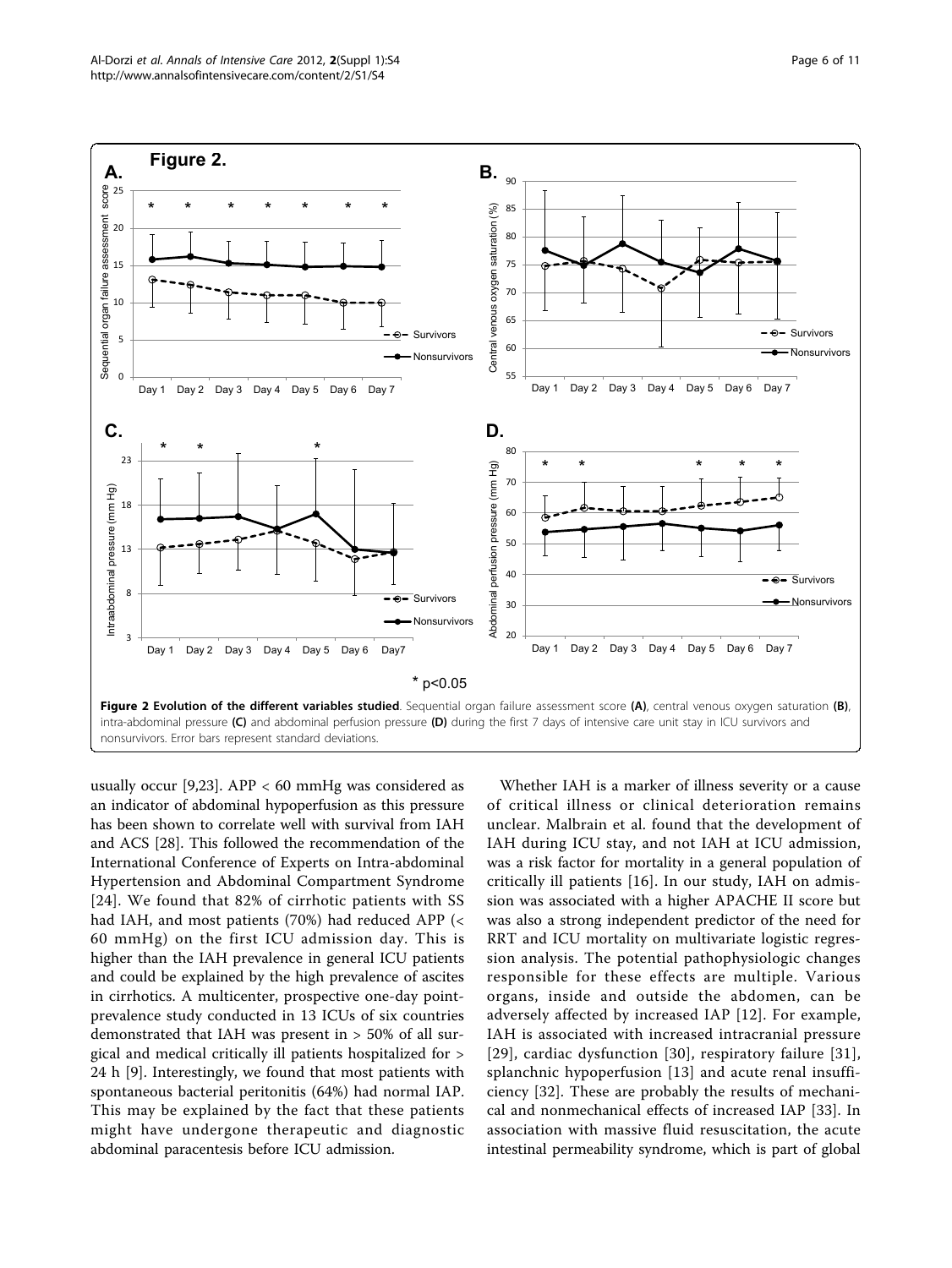| Variable                     | Intra-abdominal hypertension |                         | Variable                | Abdominal hypoperfusion |                         |  |
|------------------------------|------------------------------|-------------------------|-------------------------|-------------------------|-------------------------|--|
|                              | Odds ratio                   | 95% Confidence interval |                         | Odds ratio              | 95% Confidence interval |  |
| ICU mortality                |                              |                         |                         |                         |                         |  |
| Intra-abdominal hypertension | 12.20                        | 1.92 to 77.31           | Abdominal hypoperfusion | 2.86                    | 0.74 to 11.11           |  |
| Age                          | 1.02                         | 0.97 to 1.08            | Age                     | 0.98                    | 0.92 to 1.04            |  |
| <b>INR</b>                   | 3.60                         | 1.29 to 10.06           | <b>INR</b>              | 2.67                    | 1.02 to 7.00            |  |
|                              |                              |                         | APACHE II score         | 1.14                    | 1.02 to 1.26            |  |
| Hospital mortality           |                              |                         |                         |                         |                         |  |
| Intra-abdominal hypertension | 6.83                         | 0.86 to 54.12           | Abdominal hypoperfusion | 2.44                    | 0.38 to 6.67            |  |
| Age                          | 1.07                         | 0.99 to 1.17            | Age                     | 1.05                    | 0.97 to 1.14            |  |
| <b>INR</b>                   | 6.2                          | 1.07 to 38.5            | <b>INR</b>              | 6.36                    | 0.92 to 44.22           |  |
|                              |                              |                         | APACHE II score         | 1.11                    | 0.98 to 1.26            |  |
| Renal replacement therapy    |                              |                         |                         |                         |                         |  |
| Intra-abdominal hypertension | 6.78                         | 1.29 to 35.70           | Abdominal hypoperfusion | 2.78                    | 0.68 to 11.11           |  |
| Age                          | 0.92                         | 0.92 to 1.04            | Age                     | 0.96                    | 0.90 to 1.02            |  |
| <b>INR</b>                   | 2.06                         | 0.98 to 4.32            | APACHE                  | 1.14                    | 1.04 to 1.25            |  |
| Child-Pugh score             | 0.51                         | 0.30 to 0.90            | Child-Pugh score        | 0.63                    | 0.40 to 0.98            |  |
| Creatinine                   | 1.00                         | 1.00 to 1.01            |                         |                         |                         |  |

<span id="page-6-0"></span>Table 3 Stepwise multivariate logistic regression analysis for three outcomes: mortality in the ICU, hospital and need for RRT.

Variables used in the model were age, Child-Pugh score, Acute Physiology and Chronic Health Evaluation II score, creatinine, INR, fluid balance on day 1, hydrocortisone therapy and either the presence of intra-abdominal hypertension (mean intra-abdominal pressure ≥ 12 vs. < 12 mmHg) or abdominal hypoperfusion (mean abdominal perfusion pressure < 60 vs.  $\geq$  60 mmHg) on first ICU admission day. Variables with  $p < 0.1$  on stepwise multivariate logistic regression analysis are reported in the table. APACHE, Acute Physiology and Chronic Health Evaluation; INR, international normalized ratio; RRT, renal replacement therapy.

capillary leak, may lead to multi-organ failure [[33](#page-10-0)]. In addition, IAH is associated with a proinflammatory state [[28](#page-10-0)]. In a study of ten rats, IAH of 20 mmHg caused a significant increase in tumor necrosis factor  $\alpha$  and interleukin-6 after 30 min and an increase in interleukin-1b after 60 min [\[28](#page-10-0)]. This state may serve as a second insult for the development of multiple organ failure. Of note, IAH was significantly associated with ICU, but not hospital mortality. Explanations include that ICU survivors had advanced cirrhosis and died later during hospitalization because of disease progression with or without Do-Not-Resuscitate orders, or did not receive liver transplantation because of organ shortage or being unfit. Additionally, because our study included the first ICU admission only, the ICU mortality represents the first ICU admission mortality, while hospital mortality includes mortality during all ICU admissions and ward admissions.

Because of the adverse effects of IAH on various organs, lowering IAP and using APP as a resuscitation endpoint appear to be appealing management strategies. A retrospective study of 144 surgical patients treated for IAH (IAP  $\geq$  15 mmHg) with resuscitation and, if needed, with open abdominal decompression surgery found that APP was able to discriminate survivors from nonsurvivors better than MAP and lactate [\[34](#page-10-0)]. In our study, the ROC curves showed that IAP and APP, but not MAP or  $ScvO<sub>2</sub>$ , predicted survival, raising the question whether IAP and APP are better resuscitative endpoints than the traditional ones. The ROC curve analysis also suggested that  $IAP < 12$  mmHg and  $APP > 55$  mmHg should be considered therapeutic targets in cirrhotics with SS. Additionally, we found that, in most patients in whom traditional resuscitative endpoints were achieved (MAP ≥ 65 mmHg,  $ScvO<sub>2</sub> \ge 70$ %), IAP and APP were not. Achieving the target MAP and  $ScvO<sub>2</sub>$  alone might not be enough in this population.

IAH management is recommended in critically ill patients [\[24](#page-9-0)] even though strong evidence of its benefit remains lacking. A prospective observational study of 478 consecutive surgical patients requiring an open abdomen for the management of IAH or ACS showed a significant decrease in hospital mortality after the implementation of a comprehensive management algorithm for IAH and ACS [[35](#page-10-0)]. In 23 cirrhotic patients with hepatorenal syndrome, infusion of 200 ml of 20% human albumin solution followed by large-volume abdominal paracentesis resulted in IAP reduction from a median of 22 to 9 mmHg and a significant increase in creatinine clearance during the subsequent 12 h from 23 ml/min to 33 ml/min ( $p = 0.002$ ) [[36](#page-10-0)]. Moreover, creatinine clearance remained elevated for up to several days afterwards [[36](#page-10-0)]. Medical interventions that have been suggested to treat IAH include sedation, neuromuscular blockade, gastric or colonic decompression, hypertonic fluids or colloids, forced diuresis and hemofiltration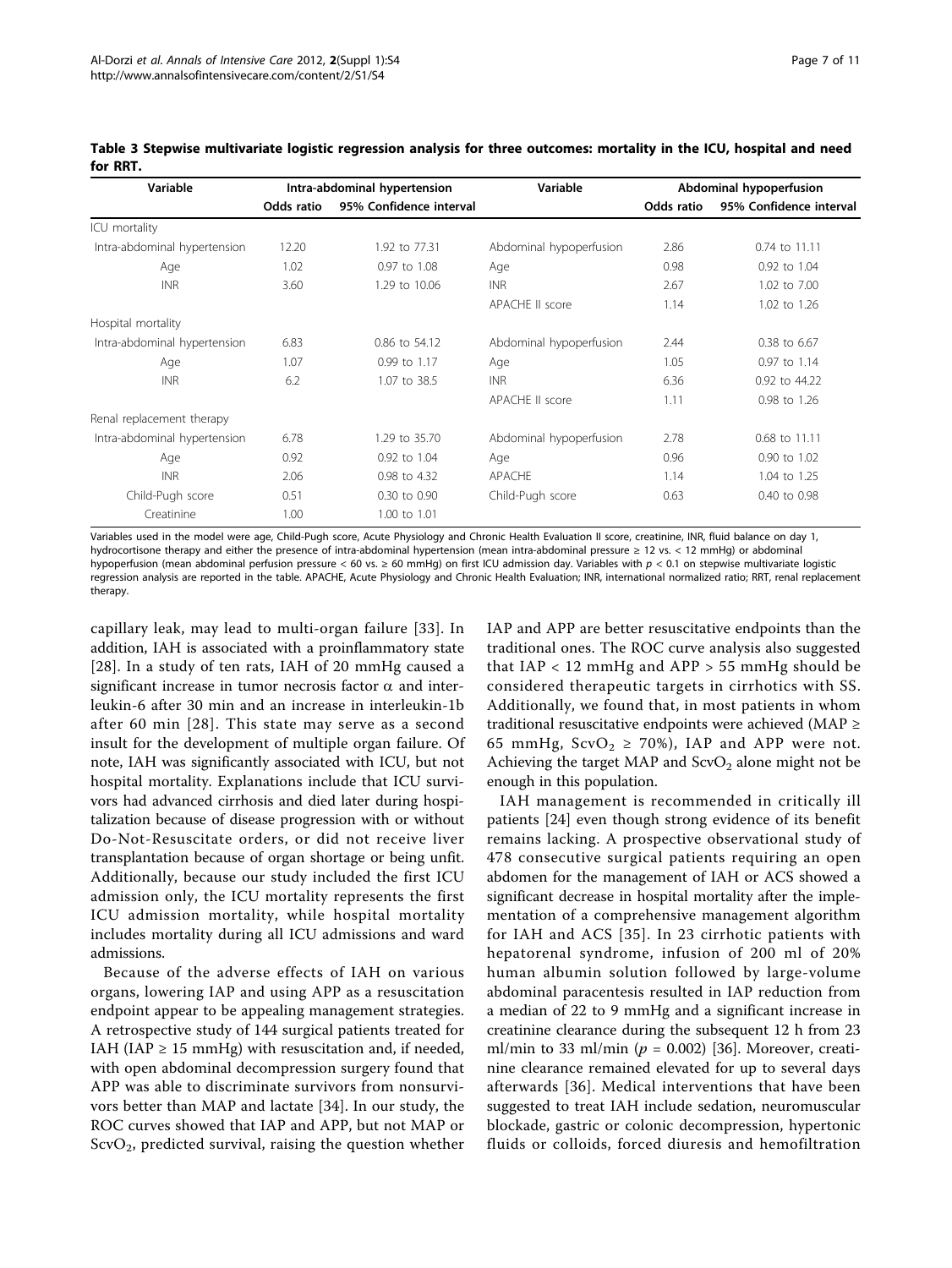<span id="page-7-0"></span>

with ultrafiltration [[24\]](#page-9-0). Supporting organ function with vasopressors and judicious goal-directed fluid resuscitation to maintain an APP  $\geq$  50 to 60 mmHg has also been advocated [[24,](#page-9-0)[35](#page-10-0)]. More invasive procedures

including percutaneous catheter decompression or drainage and surgical decompression might be helpful, especially when IAP exceeds 25 mmHg [[35](#page-10-0)]. Our study did not assess the physiologic effects of interventions such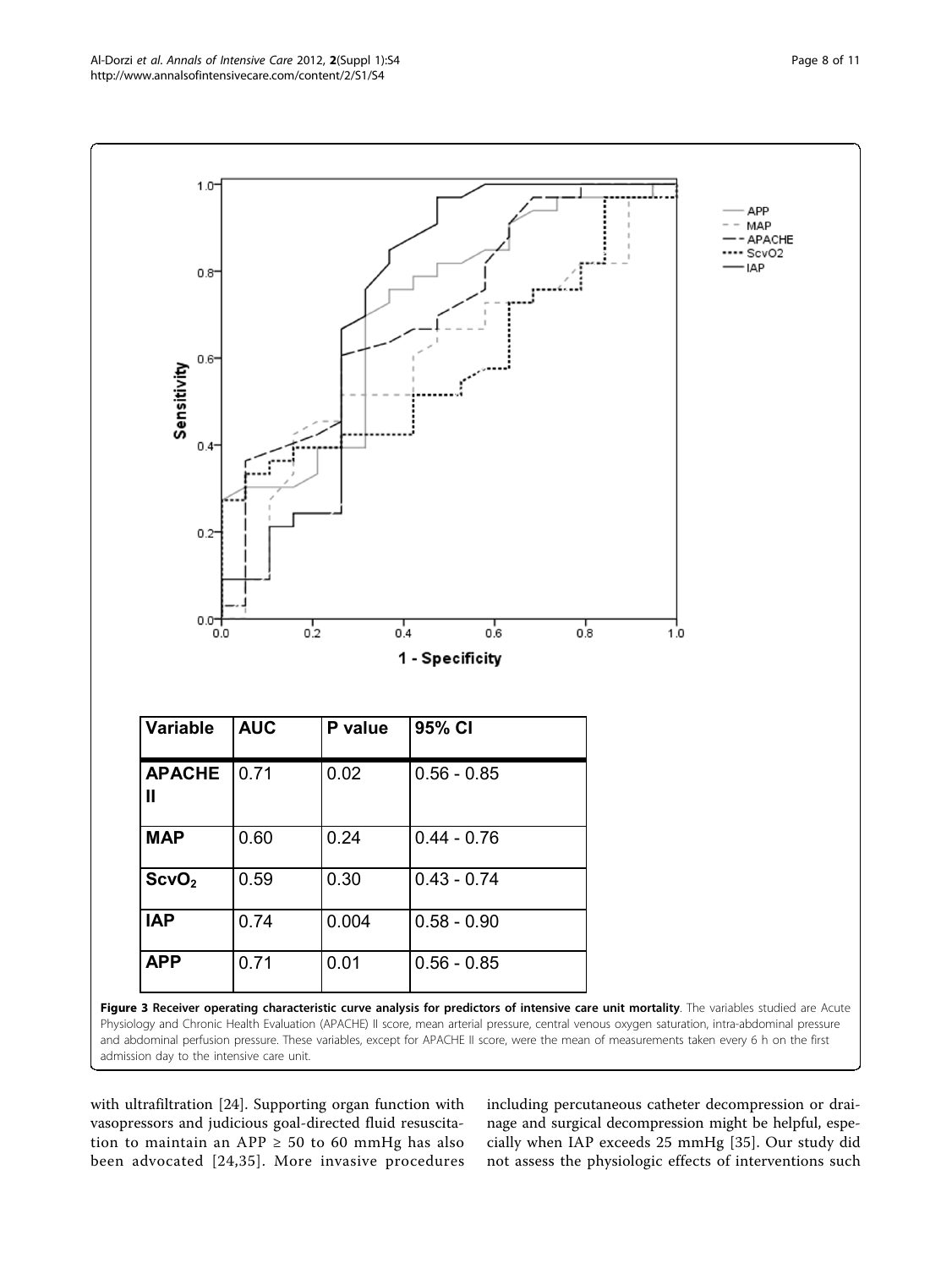<span id="page-8-0"></span>

as abdominal paracentesis or the prognostic implications of IAH management.

Our findings should be interpreted in the light of the strengths and limitations of the study. Strengths include the prospective data collection, the IAP measurements every 6 h by trained critical care nurses and the clearly defined clinical outcomes. However, there are some limitations. First, it was a single-center retrospective study. Second, it had a small sample size. Nevertheless, our patient population, cirrhotic patients with SS, is interesting and merits additional research. Third, it lacked data on the effect of ascites evacuation. Fourth, the intra-vesicular pressure was measured using 50 to 100 ml of sterile saline, which is too large and has been shown to overestimate intra-vesicular pressure [\[37,38\]](#page-10-0). The current recommendation is to use a maximum of 25 ml [\[23](#page-9-0)]; however, the study began before such a recommendation was published. Fifth, the use of the symphysis pubis as the zero

reference point is outdated. It is currently recommended to zero the transducer at the mid-axillary line level [[23](#page-9-0),[39\]](#page-10-0). Although the study was conducted over a relatively long period (2004 to 2007), clinical management was standardized and followed a strict study protocol and, therefore, unlikely to have affected outcomes.

In conclusion, IAH was at least a marker of increased ICU morbidity and mortality in cirrhotic patients with SS. Based on the physiologic effects of increased IAP, IAH might even be a contributing factor to the development of organ dysfunction and death in them. Whether the IAH management improves the outcome of this patient population needs to be further studied in a randomized controlled trial. This future research is especially important considering that the prognosis of cirrhotic patients who develop critical illness remains poor despite aggressive therapy and advances in intensive care.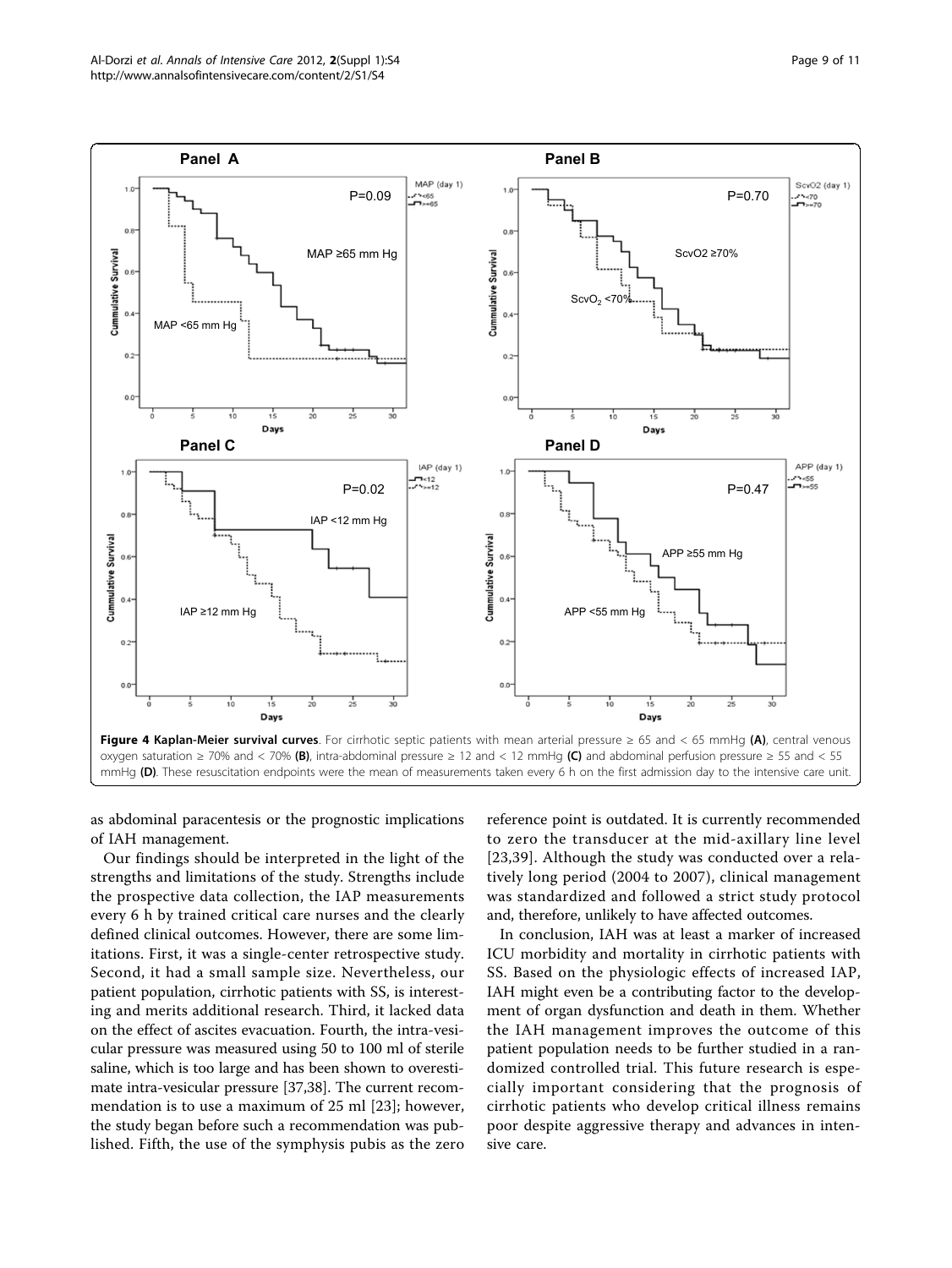#### <span id="page-9-0"></span>List of abbreviations

ACS: abdominal compartment syndrome; APACHE: Acute Physiology and Chronic Health Evaluation; APP: abdominal perfusion pressure; CI: confidence interval; CVP: central venous pressure; IAP: intra-abdominal pressure; IAH: intra-abdominal hypertension; INR: international normalized ratio; MAP: mean arterial pressure; OR: odds ratio; ROC: receiver operating characteristic; RRT: renal replacement therapy; ScvO<sub>2</sub>: central venous oxygen saturation; SD: standard deviation; SOFA: Sequential Organ Failure Assessment; SS: septic shock; WSACS: World Society on Abdominal Compartment Syndrome.

#### Acknowledgements

This article has been published as part of Annals of Intensive Care Volume 2 Supplement 1, 2012: Diagnosis and management of intra-abdominal hypertension and abdominal compartment syndrome. The full contents of the supplement are available online at [http://www.annalsofintensivecare.](http://www.annalsofintensivecare.com/supplements/2/S1) [com/supplements/2/S1](http://www.annalsofintensivecare.com/supplements/2/S1)

#### Author details

<sup>1</sup>Department of Intensive Care Medicine, King Saud bin Abdulaziz University for Health Sciences, King Abdulaziz Medical City, Riyadh, 11426, Saudi Arabia. 2 Department of Epidemiology and Biostatistics, King Saud bin Abdulaziz University for Health Sciences, King Abdulaziz Medical City, Riyadh, 11426, Saudi Arabia. <sup>3</sup>Department of Hepatobiliary Sciences and Liver Transplantation, King Saud bin Abdulaziz University for Health Sciences, King Abdulaziz Medical City, Riyadh, 11426, Saudi Arabia.

#### Authors' contributions

HMA conceived and designed the study, analyzed and interpreted the data and drafted the manuscript. HMT and AHR acquired and analyzed the data and made revisions in the manuscript. AA interpreted the data and made revisions in the manuscript. YMA, the principal investigator of the original trial, conceived and designed the study, interpreted data and drafted the manuscript. All authors made critical revisions, have read and approved the final manuscript.

#### Authors' information

HMA, MD is an Intensive Care Medicine consultant at King Abdulaziz Medical City and an assistant professor of the College of Medicine, King Saud bin Abdulaziz University for Health Sciences. HMT, MPH, PhD is an associate professor of Epidemiology and Biostatistics at the College of Medicine, King Saud bin Abdulaziz University for Health Sciences. AHR, MBBS is a research coordinator of the Intensive Care Department at King Abdulaziz Medical City. AA, MD is the division head and consultant of the Hepatobiliary Sciences and Liver Transplantation division of King Abdulaziz Medical City and an assistant professor of the College of Medicine, King Saud bin Abdulaziz University for Health Sciences. YMA, MD, FCCP, FCCM is the Intensive Care Department chairman of King Abdulaziz Medical City and an associate professor of the College of Medicine, King Saud bin Abdulaziz University for Health Sciences.

#### Competing interests

The authors declare that they have no competing interests.

#### Published: 5 July 2012

#### References

- 1. Moreau R, Hadengue A, Soupison T, Kirstetter P, Mamzer MF, Vanjak D, Vauquelin P, Assous M, Sicot C: [Septic shock in patients with cirrhosis:](http://www.ncbi.nlm.nih.gov/pubmed/1597026?dopt=Abstract) [hemodynamic and metabolic characteristics and intensive care unit](http://www.ncbi.nlm.nih.gov/pubmed/1597026?dopt=Abstract) [outcome.](http://www.ncbi.nlm.nih.gov/pubmed/1597026?dopt=Abstract) Crit Care Med 1992, 20(6):746-750.
- 2. Zimmerman JE, Wagner DP, Seneff MG, Becker RB, Sun X, Knaus WA: [Intensive care unit admissions with cirrhosis: risk-stratifying patient](http://www.ncbi.nlm.nih.gov/pubmed/8675156?dopt=Abstract) [groups and predicting individual survival.](http://www.ncbi.nlm.nih.gov/pubmed/8675156?dopt=Abstract) Hepatology 1996, 23(6):1393-1401.
- 3. Singh N, Gayowski T, Wagener MM, Marino IR: [Outcome of patients with](http://www.ncbi.nlm.nih.gov/pubmed/9497225?dopt=Abstract) [cirrhosis requiring intensive care unit support: prospective assessment](http://www.ncbi.nlm.nih.gov/pubmed/9497225?dopt=Abstract) [of predictors of mortality.](http://www.ncbi.nlm.nih.gov/pubmed/9497225?dopt=Abstract) J Gastroenterol 1998, 33(1):73-79.
- Kress JP, Rubin A, Pohlman AS, Hall JB: [Outcomes of critically ill patients](http://www.ncbi.nlm.nih.gov/pubmed/10934063?dopt=Abstract) [denied consideration for liver transplantation.](http://www.ncbi.nlm.nih.gov/pubmed/10934063?dopt=Abstract) Am J Respir Crit Care Med 2000, 162(2 Pt 1):418-423.
- 5. Aggarwal A, Ong JP, Younossi ZM, Nelson DR, Hoffman-Hogg L, Arroliga AC: [Predictors of mortality and resource utilization in cirrhotic](http://www.ncbi.nlm.nih.gov/pubmed/11348958?dopt=Abstract) [patients admitted to the medical ICU.](http://www.ncbi.nlm.nih.gov/pubmed/11348958?dopt=Abstract) Chest 2001, 119(5):1489-1497.
- Arabi Y, Ahmed QA, Haddad S, Aljumah A, Al-Shimemeri A: [Outcome](http://www.ncbi.nlm.nih.gov/pubmed/15195899?dopt=Abstract) [predictors of cirrhosis patients admitted to the intensive care unit.](http://www.ncbi.nlm.nih.gov/pubmed/15195899?dopt=Abstract) Eur J Gastroenterol Hepatol 2004, 16(3):333-339.
- 7. Gines P, Quintero E, Arroyo V, Teres J, Bruguera M, Rimola A, Caballeria J, Rodes J, Rozman C: [Compensated cirrhosis: natural history and](http://www.ncbi.nlm.nih.gov/pubmed/3804191?dopt=Abstract) [prognostic factors.](http://www.ncbi.nlm.nih.gov/pubmed/3804191?dopt=Abstract) Hepatology 1987, 7(1):122-128.
- 8. Navasa M, Casafont F, Clemente G, Guarner C, de la Mata M, Planas R, Sola R, Suh J: [Consensus on spontaneous bacterial peritonitis in liver](http://www.ncbi.nlm.nih.gov/pubmed/11219138?dopt=Abstract) [cirrhosis: diagnosis, treatment, and prophylaxis.](http://www.ncbi.nlm.nih.gov/pubmed/11219138?dopt=Abstract) Gastroenterol Hepatol 2001, 24(1):37-46.
- 9. Malbrain ML, Chiumello D, Pelosi P, Wilmer A, Brienza N, Malcangi V, Bihari D, Innes R, Cohen J, Singer P, Japiassu A, Kurtop E, De Keulenaer BL, Daelemans R, Del Turco M, Cosimini P, Ranieri M, Jacquet L, Laterre PF, Gattinoni L: [Prevalence of intra-abdominal hypertension in critically ill](http://www.ncbi.nlm.nih.gov/pubmed/14758472?dopt=Abstract) [patients: a multicentre epidemiological study.](http://www.ncbi.nlm.nih.gov/pubmed/14758472?dopt=Abstract) Intensive Care Med 2004, 30(5):822-829.
- 10. Vidal MG, Ruiz Weisser J, Gonzalez F, Toro MA, Loudet C, Balasini C, Canales H, Reina R, Estenssoro E: [Incidence and clinical effects of intra](http://www.ncbi.nlm.nih.gov/pubmed/18520642?dopt=Abstract)[abdominal hypertension in critically ill patients.](http://www.ncbi.nlm.nih.gov/pubmed/18520642?dopt=Abstract) Crit Care Med 2008, 36(6):1823-1831.
- 11. Richards WO, Scovill W, Shin B, Reed W: [Acute renal failure associated](http://www.ncbi.nlm.nih.gov/pubmed/6600601?dopt=Abstract) [with increased intra-abdominal pressure.](http://www.ncbi.nlm.nih.gov/pubmed/6600601?dopt=Abstract) Ann Sura 1983, 197(2):183-187.
- 12. Cullen DJ, Coyle JP, Teplick R, Long MC: [Cardiovascular, pulmonary, and](http://www.ncbi.nlm.nih.gov/pubmed/2914444?dopt=Abstract) [renal effects of massively increased intra-abdominal pressure in critically](http://www.ncbi.nlm.nih.gov/pubmed/2914444?dopt=Abstract) [ill patients.](http://www.ncbi.nlm.nih.gov/pubmed/2914444?dopt=Abstract) Crit Care Med 1989, 17(2):118-121.
- 13. Caldwell CB, Ricotta JJ: [Changes in visceral blood flow with elevated](http://www.ncbi.nlm.nih.gov/pubmed/3599981?dopt=Abstract) [intraabdominal pressure.](http://www.ncbi.nlm.nih.gov/pubmed/3599981?dopt=Abstract) J Surg Res 1987, 43(1):14-20.
- 14. Barnes GE, Laine GA, Giam PY, Smith EE, Granger HJ: [Cardiovascular](http://www.ncbi.nlm.nih.gov/pubmed/3918464?dopt=Abstract) [responses to elevation of intra-abdominal hydrostatic pressure.](http://www.ncbi.nlm.nih.gov/pubmed/3918464?dopt=Abstract) Am J Physiol 1985, 248(2 Pt 2):R208-213.
- 15. Malbrain ML: [Is it wise not to think about intraabdominal hypertension](http://www.ncbi.nlm.nih.gov/pubmed/15075724?dopt=Abstract) [in the ICU?](http://www.ncbi.nlm.nih.gov/pubmed/15075724?dopt=Abstract) Curr Opin Crit Care 2004, 10(2):132-145.
- 16. Malbrain ML, Chiumello D, Pelosi P, Bihari D, Innes R, Ranieri VM, Del Turco M, Wilmer A, Brienza N, Malcangi V, Cohen J, Japiassu A, De Keulenaer BL, Daelemans R, Jacquet L, Laterre PF, Frank G, de Souza P, Cesana B, Gattinoni L: [Incidence and prognosis of intraabdominal](http://www.ncbi.nlm.nih.gov/pubmed/15699833?dopt=Abstract) [hypertension in a mixed population of critically ill patients: a multiple](http://www.ncbi.nlm.nih.gov/pubmed/15699833?dopt=Abstract)[center epidemiological study.](http://www.ncbi.nlm.nih.gov/pubmed/15699833?dopt=Abstract) Crit Care Med 2005, 33(2):315-322.
- 17. Luca A, Cirera I, Garcia-Pagan JC, Feu F, Pizcueta P, Bosch J, Rodes J: [Hemodynamic effects of acute changes in intra-abdominal pressure in](http://www.ncbi.nlm.nih.gov/pubmed/8419245?dopt=Abstract) [patients with cirrhosis.](http://www.ncbi.nlm.nih.gov/pubmed/8419245?dopt=Abstract) Gastroenterology 1993, 104(1):222-227.
- 18. Knaus WA, Draper EA, Wagner DP, Zimmerman JE: [APACHE II: a severity of](http://www.ncbi.nlm.nih.gov/pubmed/3928249?dopt=Abstract) [disease classification system.](http://www.ncbi.nlm.nih.gov/pubmed/3928249?dopt=Abstract) Crit Care Med 1985, 13(10):818-829.
- 19. Arabi YM, Aljumah A, Dabbagh O, Tamim HM, Rishu AH, Al-Abdulkareem A, Knawy BA, Hajeer AH, Tamimi W, Cherfan A: [Low-dose hydrocortisone in](http://www.ncbi.nlm.nih.gov/pubmed/21059778?dopt=Abstract) [patients with cirrhosis and septic shock: a randomized controlled trial.](http://www.ncbi.nlm.nih.gov/pubmed/21059778?dopt=Abstract) CMAJ 2010, 182(18):1971-1977
- 20. Fusco MA, Martin RS, Chang MC: [Estimation of intra-abdominal pressure](http://www.ncbi.nlm.nih.gov/pubmed/11242295?dopt=Abstract) [by bladder pressure measurement: validity and methodology.](http://www.ncbi.nlm.nih.gov/pubmed/11242295?dopt=Abstract) J Trauma 2001, 50(2):297-302.
- 21. Cheatham ML, Safcsak K: [Intraabdominal pressure: a revised method for](http://www.ncbi.nlm.nih.gov/pubmed/9583702?dopt=Abstract) [measurement.](http://www.ncbi.nlm.nih.gov/pubmed/9583702?dopt=Abstract) J Am Coll Surg 1998, 186(5):594-595.
- 22. Rivers E, Nguyen B, Havstad S, Ressler J, Muzzin A, Knoblich B, Peterson E, Tomlanovich M: [Early goal-directed therapy in the treatment of severe](http://www.ncbi.nlm.nih.gov/pubmed/11794169?dopt=Abstract) [sepsis and septic shock.](http://www.ncbi.nlm.nih.gov/pubmed/11794169?dopt=Abstract) N Engl J Med 2001, 345(19):1368-1377
- 23. Malbrain ML, Cheatham ML, Kirkpatrick A, Sugrue M, Parr M, De Waele J, Balogh Z, Leppaniemi A, Olvera C, Ivatury R, D'Amours S, Wendon J, Hillman K, Johansson K, Kolkman K, Wilmer A: [Results from the](http://www.ncbi.nlm.nih.gov/pubmed/16967294?dopt=Abstract) [International Conference of Experts on Intra-abdominal Hypertension](http://www.ncbi.nlm.nih.gov/pubmed/16967294?dopt=Abstract) [and Abdominal Compartment Syndrome. I. Definitions.](http://www.ncbi.nlm.nih.gov/pubmed/16967294?dopt=Abstract) Intensive Care Med 2006, 32(11):1722-1732.
- 24. Cheatham ML, Malbrain ML, Kirkpatrick A, Sugrue M, Parr M, De Waele J, Balogh Z, Leppaniemi A, Olvera C, Ivatury R, D'Amours S, Wendon J, Hillman K, Wilmer A: [Results from the International Conference of Experts](http://www.ncbi.nlm.nih.gov/pubmed/17377769?dopt=Abstract) [on Intra-abdominal Hypertension and Abdominal Compartment](http://www.ncbi.nlm.nih.gov/pubmed/17377769?dopt=Abstract) [Syndrome. II. Recommendations.](http://www.ncbi.nlm.nih.gov/pubmed/17377769?dopt=Abstract) Intensive Care Med 2007, 33(6):951-962.